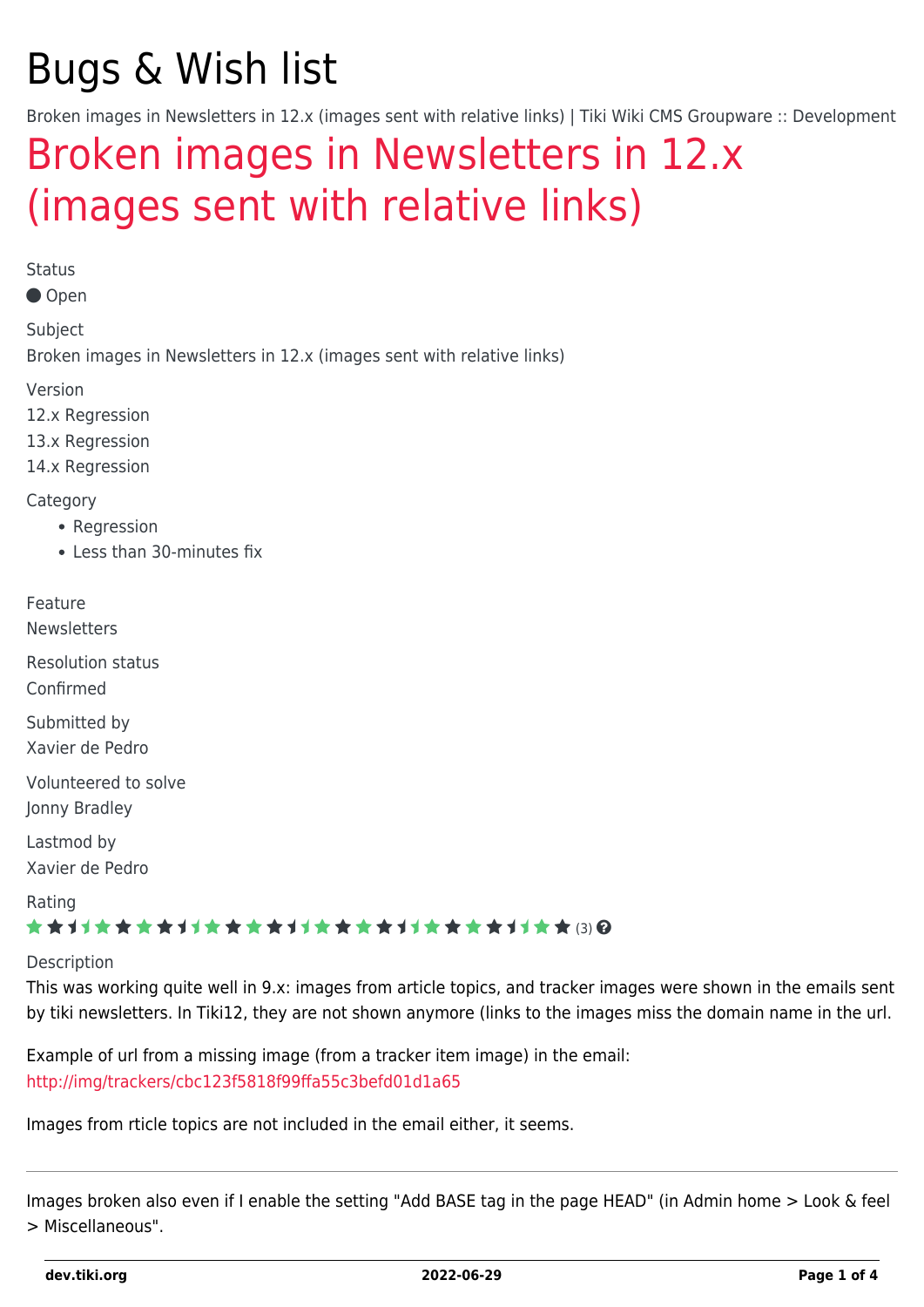#### u: admin

#### p: 12345

#### To reproduce:

- Add your email in the recipients of the newsletter 1 [http://xavi-9794-5162.show.tikiwiki.org/tiki-admin\\_newsletter\\_subscriptions.php?nlId=1](http://xavi-9794-5162.show.tikiwiki.org/tiki-admin_newsletter_subscriptions.php?nlId=1)
- Go to send newsletter 1: [http://xavi-9794-5162.show.tikiwiki.org/tiki-send\\_newsletters.php?nlId=1](http://xavi-9794-5162.show.tikiwiki.org/tiki-send_newsletters.php?nlId=1)
- Add a title and select the "Newsletter template 1" in the dropdown of "Apply content template" You will that the homepaeg is shown in the newsletter, with some images.
- Click at the button below "Send Newsletter" & "Send"
- You will be missing images from article topics and tracker images (image field and file field)
	- $\circ$  the only shown image is hte one with a manual inclusion with img src= and absolute url. (the tiki logo in red)

#### Workaround

[r50586](http://sourceforge.net/p/tikiwiki/code/50586) - reverted as it breaks pretty trackers

#### Could another type of approach be considered, at least?

- just before the emails are sent through the newsletters, get some sort of replace of relative links with absolute links (provided that a new preference is enabled in the next branch, for instance)
- the absolute link could be with some sort of {\$mail\_machine\_raw}, or whatever appropriate syntax to get the ful url to the tiki site typed there in the missing places.

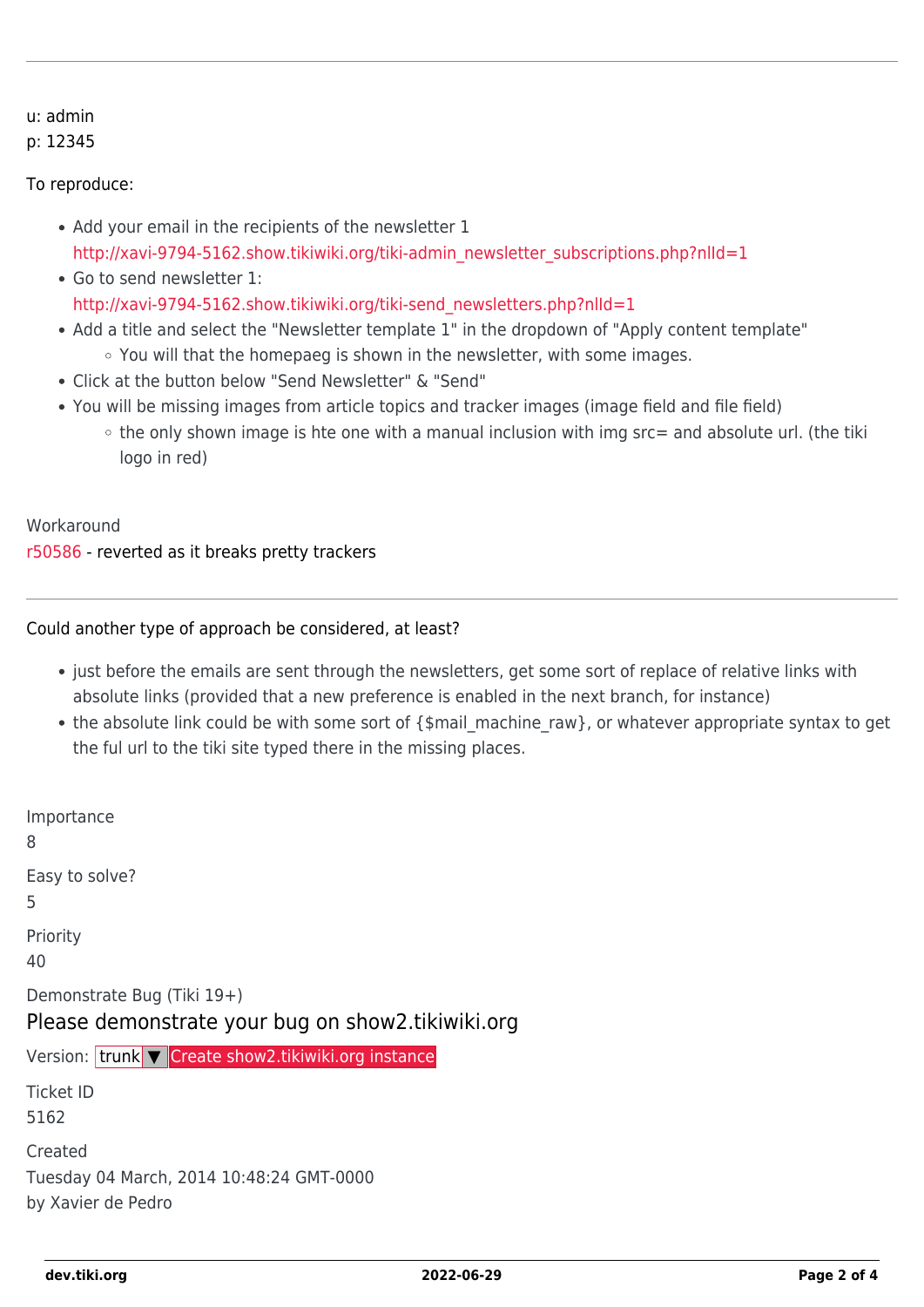## Comments



## [Jonny Bradley](https://dev.tiki.org/user8515) 06 Mar 14 20:36 GMT-0000

Just to check - it's just the images in plugins like bloglist that break right? For me normal images like {img fileId=42} still works... (ha ha, image 42 exists here of course!)

Think i know what happened, but it was needed to make html be handled properly... ;) (will try and fix though)



### [Xavier de Pedro](https://dev.tiki.org/user9794) 17 Mar 14 20:32 GMT-0000

Thanks Jonny. Any news about this issue? (revising the list of open regressions in 12.x and willing to close some)



## [Xavier de Pedro](https://dev.tiki.org/user9794) 17 Mar 14 20:34 GMT-0000

Btw, remember there is a show instance associated with this item to ease the testing & debugging



So this is actually that images inside plugins don't work specifically, and that the previous fix had been rolled back as it broke pretty trackers (sorry, hadn't noticed that). It sounds like it can't really be fixed then as they seem to conflict on how the parser should work, shame  $\mathbb{C}$ 



## [Xavier de Pedro](https://dev.tiki.org/user9794) 18 Mar 15 09:17 GMT-0000

Hi Jonny, thanks for having a look.

Can't it be fixed, then, at newsletter pre-sending time?